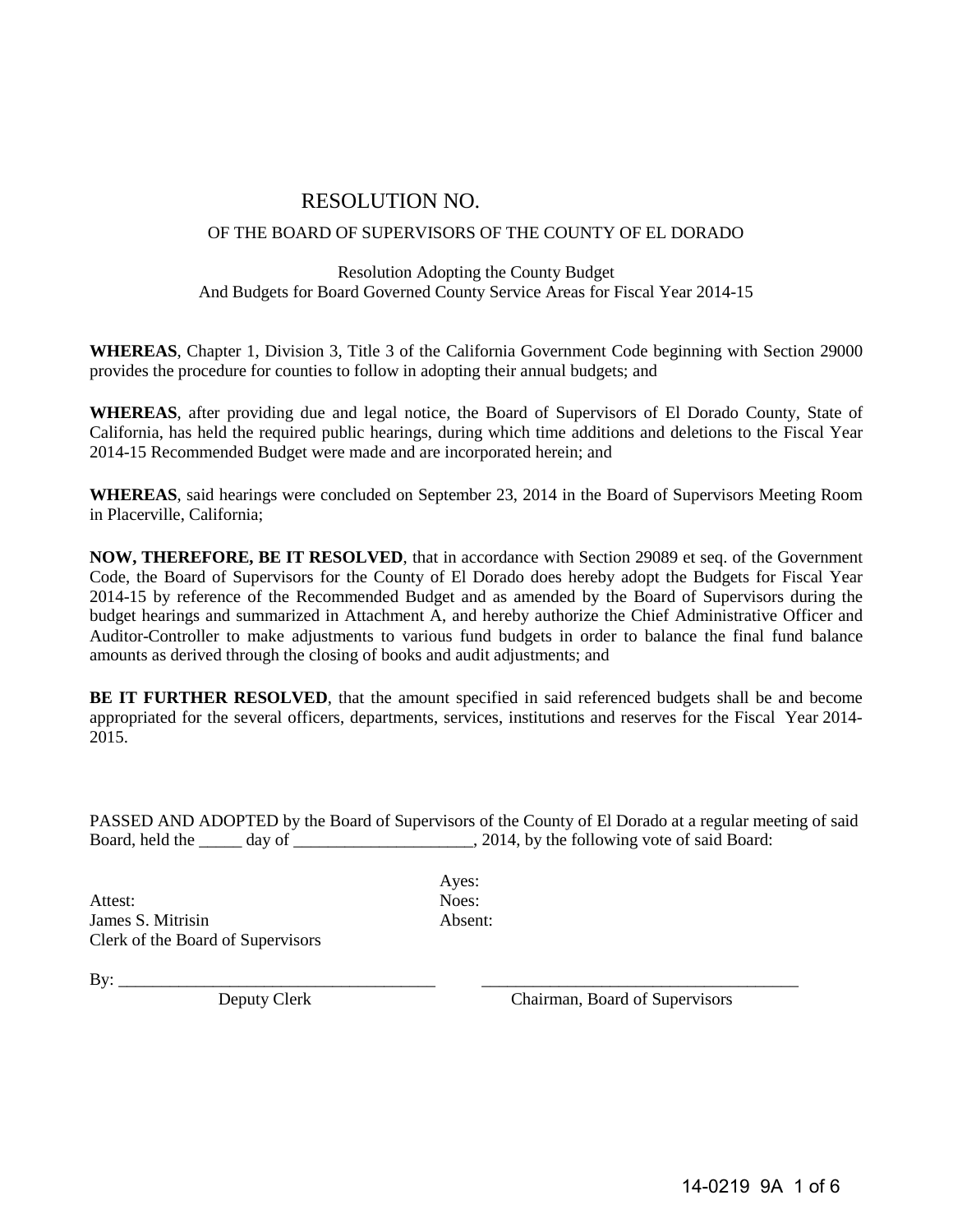| <b>Department</b>                                 | <b>Appropriations</b> |
|---------------------------------------------------|-----------------------|
| <b>General Fund</b>                               |                       |
| <b>Board of Supervisors</b>                       | 1,725,898             |
| <b>Chief Administrative Office</b>                | 8,845,799             |
| Auditor-Controller                                | 3,166,507             |
| <b>Treasurer/Tax Collector</b>                    | 2,953,492             |
| Assessor                                          | 3,562,456             |
| <b>County Counsel</b>                             | 3,159,669             |
| <b>Human Resources</b>                            | 1,975,710             |
| <b>Information Technologies</b>                   | 7,876,519             |
| Economic Development/Parks/Trails/River           | 3,403,669             |
| Surveyor                                          | 1,665,302             |
| <b>General Fund Other Operations</b>              | 33,617,812            |
| <b>Grand Jury</b>                                 | 80,147                |
| <b>Superior Court MOE</b>                         | 3,117,516             |
| <b>District Attorney</b>                          | 8,256,491             |
| <b>Public Defender</b>                            | 3,799,318             |
| <b>Sheriff</b>                                    | 59,157,385            |
| Probation                                         | 15,991,898            |
| Agriculture                                       | 1,309,014             |
| Recorder-Clerk                                    | 3,255,587             |
| <b>DOT</b>                                        | 1,898,075             |
| <b>Development Services</b>                       | 13,960,299            |
| <b>Public Health - Animal Services</b>            | 2,684,847             |
| <b>Environmental Management</b>                   | 1,883,557             |
| Health & Human Services Administration            | 4,184,856             |
| <b>Veterans Affairs</b>                           | 531,676               |
| <b>Human Services</b>                             | 53,244,370            |
| Library                                           | 3,602,208             |
| <b>Child Support Services</b>                     | 5,902,491             |
|                                                   | 254,812,568           |
| <b>Special Revenue Funds</b>                      |                       |
| Housing Community Economic Development            | 3,151,341             |
| <b>Designated Contributions</b>                   | 136,693               |
| <b>Sheriff</b>                                    | 1,788,535             |
| Department of Transportation                      | 97,260,862            |
| <b>Public Health</b>                              | 23,473,601            |
| <b>Mental Health</b>                              | 34,336,889            |
| <b>Human Services</b>                             | 10,028,394            |
| Fish & Game                                       | 5,460                 |
| Countywide Special Revenue Fund                   | 89,086,011            |
|                                                   | 259,267,786           |
| <b>Capital Project Fund</b>                       |                       |
| <b>Chief Administrative Office</b>                | 18,687,222            |
| <b>Total Appropriations</b>                       | 532,767,576           |
| <b>Increase to Reserves/Designations</b>          |                       |
| <b>General Reserve</b>                            | 0                     |
| General Fund Designations for Capital Projects    | 364,381               |
| Special Revenue Fund Reserve                      |                       |
| Special Revenue Fund Designations of Fund Balance | 3,750                 |
| Countywide Special Revenue Designation            | 1,816,827             |
|                                                   |                       |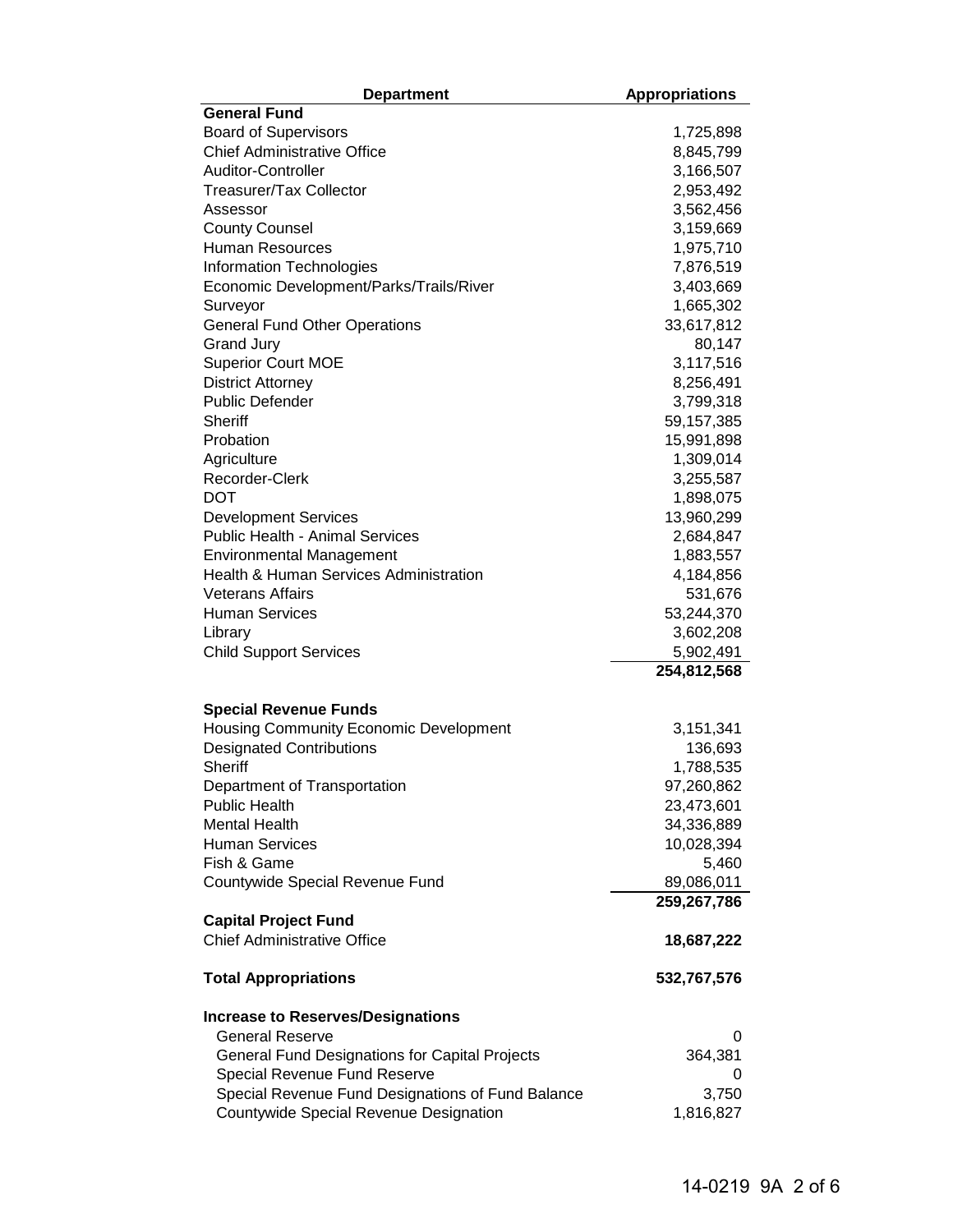### **Summary of Fund Appropriations**

| General                                       | 254,812,568 |
|-----------------------------------------------|-------------|
| Roads - Transportation                        | 88,113,716  |
| <b>Erosion Control</b>                        | 3,714,800   |
| <b>Special Aviation</b>                       | 20,062      |
| Fish and Game                                 | 5,460       |
| <b>Community Services</b>                     | 9,970,759   |
| <b>Housing Community Economic Development</b> | 3,151,341   |
| <b>Public Health</b>                          | 23,473,601  |
| <b>Mental Health</b>                          | 34,336,889  |
| Social Services                               | 57,635      |
| Planning: EIR Development Fees                |             |
| Tobacco Settlement                            | 0           |
| <b>Federal Forest Reserve</b>                 | 136,693     |
| <b>Community Enhancement</b>                  | 0           |
| Jail Commissary                               | 1,788,535   |
| <b>Placerville Union Cemetery</b>             | 88,010      |
| Accumulative Capital Outlay                   | 18,687,222  |
| <b>County Road District</b>                   | 5,324,274   |
| Countywide Special Revenue Fund               | 89,086,011  |
| <b>Grand Total</b>                            | 532,767,576 |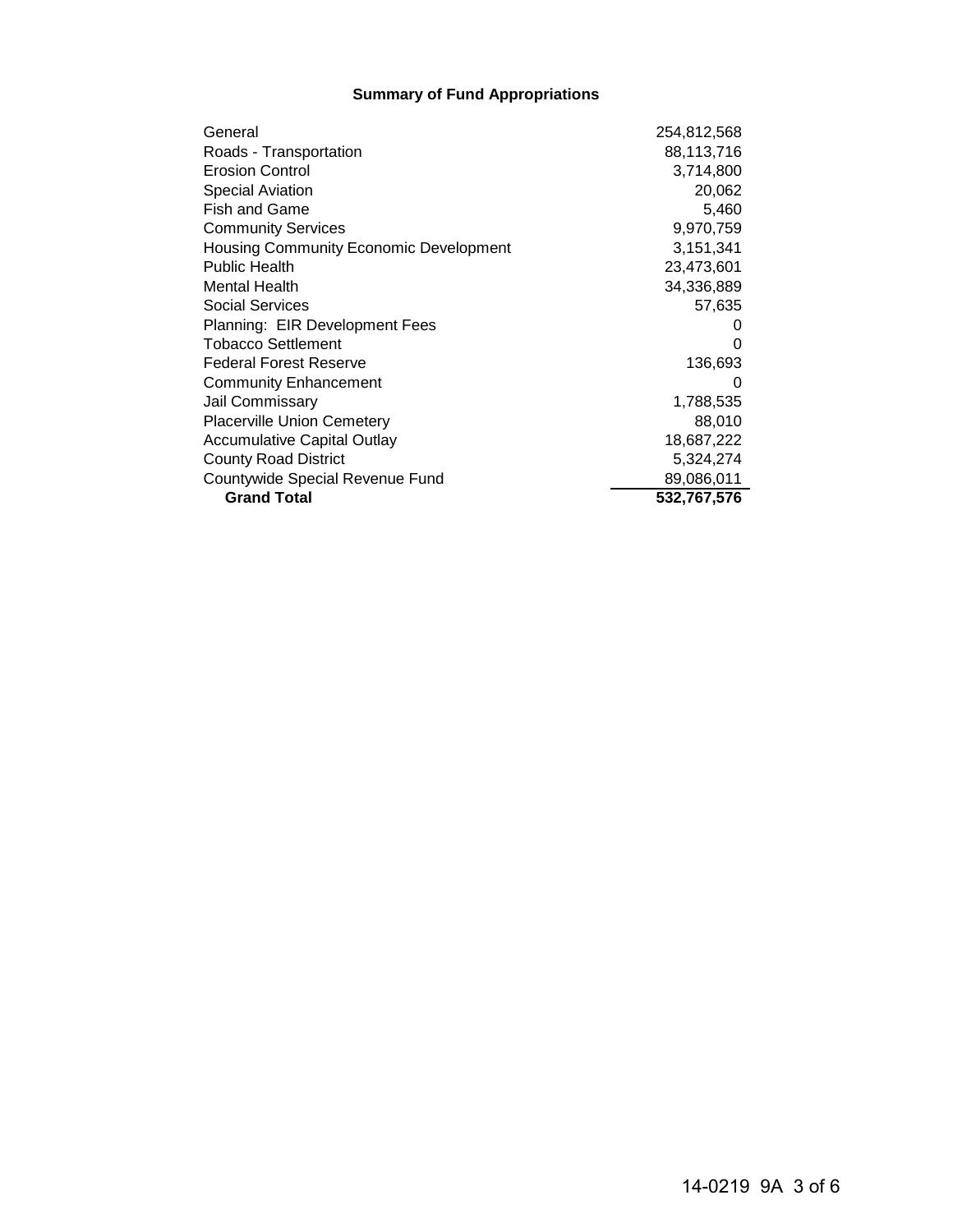### **Revenue Summary by Source**

| <b>Current Secured Property Taxes</b>   | 57,012,439  |
|-----------------------------------------|-------------|
| <b>Current Unsecured Property Taxes</b> | 1,335,178   |
| Taxes (Other than current prop.)        | 39,631,374  |
| <b>Subtotal Taxes</b>                   | 97,978,991  |
| Licenses and Permits                    | 8,564,844   |
| Fines, Forfeitures and Penalties        | 1,948,083   |
| Use of Money and Property               | 496,187     |
| Intergovernmental Revenues              |             |
| <b>State</b>                            | 88,045,196  |
| Federal                                 | 61,933,842  |
| Other                                   | 10,051,678  |
| <b>Charges for Services</b>             | 33,649,045  |
| Miscellaneous Revenues                  | 3,974,604   |
| <b>Other Financing Sources</b>          | 116,805,842 |
| <b>Residual Equity Transfers</b>        | 3,873,885   |
| <b>Subototal Current Revenues</b>       | 329,343,206 |
| <b>Total Revenues</b>                   | 427,322,197 |
| <b>Release of Reserves</b>              |             |
| Countywide Special Revenue              | 0           |
| <b>Release of Designations</b>          |             |
| Special Revenue Funds                   | 441,442     |
| Countywide Special Revenue              | 15,255,220  |
| <b>Appropriation from Fund Balance</b>  |             |
| <b>General Fund</b>                     | 32,245,387  |
| <b>Accumulative Capital Outlay</b>      | 3,867,109   |
| Special Revenue Funds                   | 28,491,899  |
| <b>County Wide Special Revenue</b>      | 25,144,322  |
| <b>Grand Total</b>                      | 532,767,576 |
| <b>Revenue Summary by Fund</b>          |             |
| General                                 | 254,812,568 |
| <b>Erosion Control</b>                  | 3,714,800   |
| Roads - Transportation                  | 88,113,716  |
| <b>County Road District</b>             | 5,324,274   |
| <b>Special Aviation</b>                 | 20,062      |
| <b>Fish and Game</b>                    | 5,460       |
| <b>Community Services</b>               | 9,970,759   |
| Housing Community Economic Development  | 3,151,341   |
| <b>Public Health</b>                    | 23,473,601  |
| <b>Mental Health</b>                    | 34,336,889  |
| <b>Social Services</b>                  | 57,635      |
| <b>Federal Forest Reserve</b>           | 136,693     |
| Jail Commissary                         | 1,788,535   |
| <b>Placerville Union Cemetery</b>       | 88,010      |
| <b>Accumulated Capital Outlay</b>       | 18,687,222  |
| Countywide Special Revenue Fund         | 89,086,011  |
| <b>Grand Total</b>                      | 532,767,576 |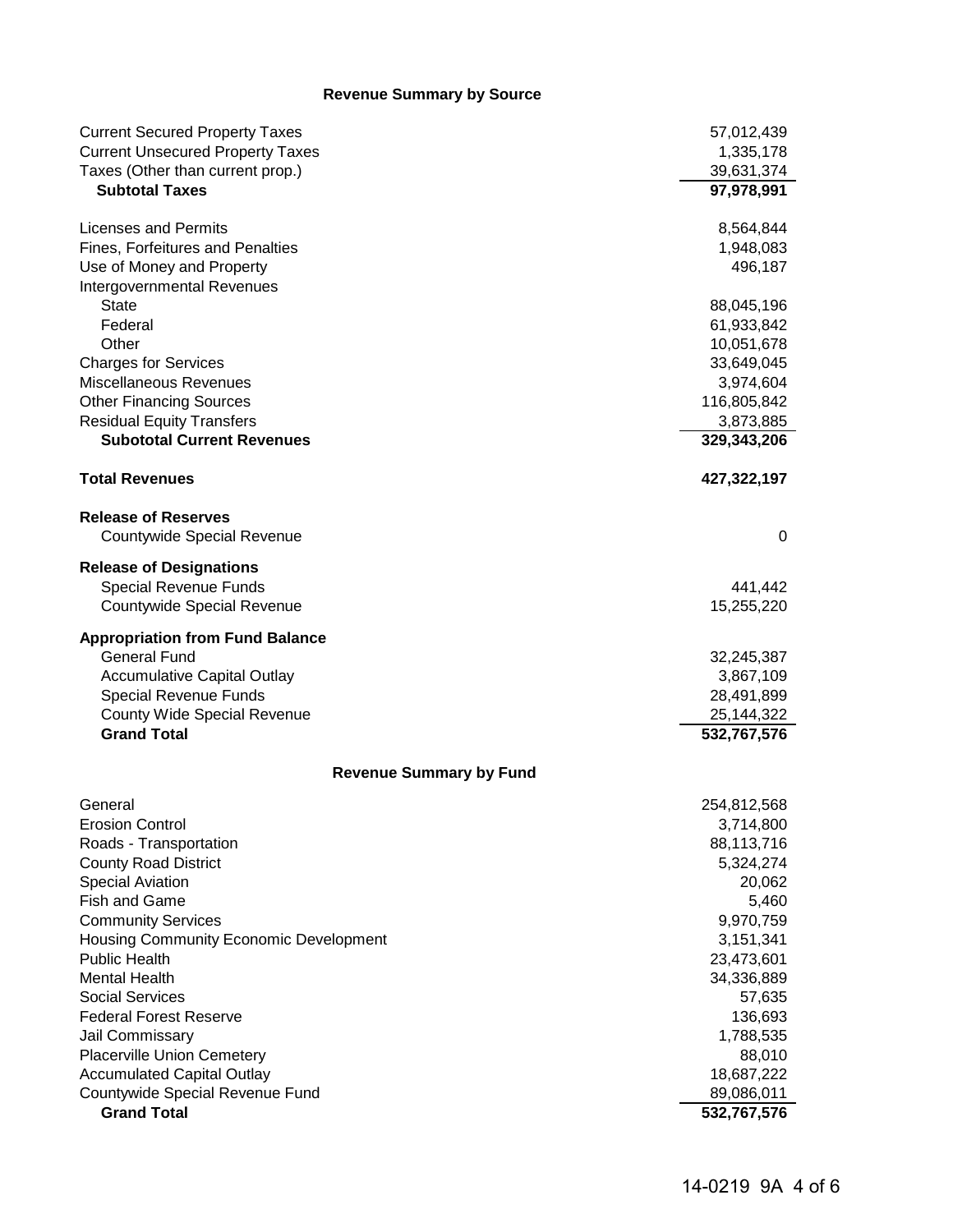## **General Fund Reserves/Designations:**

| <b>General Reserves:</b>                                              |              |
|-----------------------------------------------------------------------|--------------|
| FY 2013-2014 General Reserve                                          | 10,002,422   |
| FY 2014-2015 General Reserve Increase                                 | 0            |
| Total FY 2014-2015 General Reserve                                    | 10,002,422   |
| <b>Designated for Capital Projects:</b>                               |              |
| FY 2013-2014 Designated Reserve                                       | 7,115,793    |
| FY 2014-2015 Designated Reserve Increase                              | 364,381      |
| <b>Total FY 2014-2015 Designation for Capital Projects</b>            | 7,480,174    |
|                                                                       |              |
| <b>Total General Reserve/Designation</b>                              | 17,482,596   |
| <b>Special Revenue Reserves/Designations:</b>                         |              |
| <b>Reserves/Designations:</b>                                         |              |
| FY 2013-2014 Special Revenue Reserve/Designations                     | 10,652,235   |
| FY 2014-2015 Special Revenue Reserve/Designation Decrease             | (437, 692)   |
| <b>Total FY 2014-2015 Special Revenue Reserve/Designations</b>        | 10,214,543   |
| <b>Countywide Special Revenue Reserves/Designations:</b>              |              |
| <b>Reserves/Designations:</b>                                         |              |
| FY 2013-2014 Countywide Special Revenue Reserve/Designations          | 38,804,201   |
| FY 2014-2015 Countywide Special Revenue Reserve/Designations Decrease | (17,072,047) |
| Total FY 2014-2015 Countywide Special Revenue Reserve/Designations    | 21,732,154   |